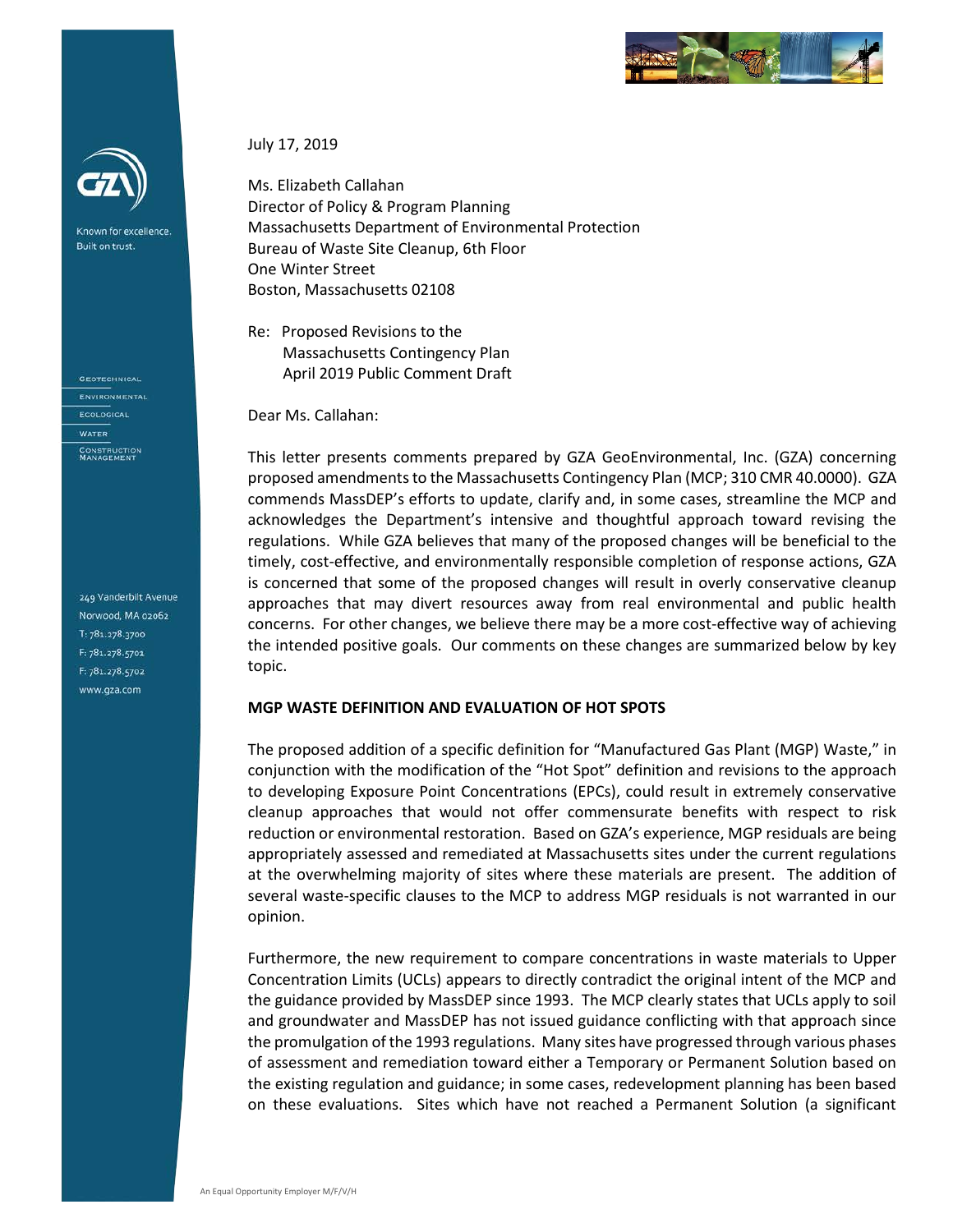

percentage of MGP sites due to the unique challenges these materials pose) would now face a retroactive requirement to reevaluate these deposits under different rules. This could lead to extensive additional assessment costs and jeopardize beneficial redevelopment projects.

Based on GZA's experience, the net effect of these changes taken collectively would be to drive all sites at which there is contamination by MGP residuals to active remediation (excavation/disposal, in situ stabilization or an Engineered Barrier). While remediation of these types of deposits is often a prudent alternative, the current regulations allow for some flexibility based on the specific nature of the deposit, the average concentrations of constituents of concern (COC) relative to UCLs and the potential for exposure to the MGP residuals. In some cases, capping of these deposits in conjunction with an Activity and Use Limitation (AUL) that limits/controls potential disturbance of the material can effectively address the MCP requirements for achieving No Significant Risk (NSR) and source control. It is GZA's opinion that the current regulations adequately address these materials and provide for sufficiently conservative site closures, provided that the MGP residuals are appropriately characterized in terms of nature, extent and potential exposures. We believe that rather than revise the regulations, MassDEP could address the deficiencies noted in characterizing, what we believe are a limited number of MGP sites, by issuing guidance that emphasizes the proper approach to characterization and remediation under existing regulations.

At a minimum, GZA recommends that MassDEP address the confusion regarding the evaluation of UCLs for waste deposits. The language at 310 CMR 40.0996(3)(b) indicates that an arithmetic average can be used for the UCL comparison for a Hot Spot (which now includes waste deposits). However, 310 CMR 40.0926(13) references "a conservative estimate of the average concentration" for comparison to UCLs. This language could lead to a conservative interpretation of the concentration to be used for waste materials along the lines of the EPC language requiring the upper confidence limit (ucl) on the mean value approach. We recommend that 310 CMR 40.0926(13) explicitly reference 310 CMR 40.0996(3)(b) to clarify that an arithmetic average is appropriate for the comparison to UCLs within a waste deposit.

GZA also notes that the term "areas of waste disposal" that has been added to the Hot Spot definition should have some scale or size component. Without such perspective, the regulation revisions could lead one to address tiny pockets of waste material (for example, thin layers or small isolated pockets of hardened tar which are commonly associated with former MGPs) as individual little hot spots, with analytical data required for each little pocket or layer. The revisions need to allow for judgment on the part of the LSP regarding a reasonable approach to developing EPCs for such heterogeneous deposits.

### **TIER CLASSIFICATION EXTENSION CHANGES**

GZA endorses the changes to the Tier Classification (TC) requirements, which generally simplify what had become a complex process after the 2014 amendments. However, we note that for sites in Temporary Solution (TS) where active remediation or monitoring is not being conducted and the TC has lapsed (which was acceptable under the previous regulations), there is some uncertainty regarding the path to compliance under the revisions, as no transition provisions are included. GZA recommends that this scenario be specifically addressed under 310 CMR 40.0560(7), consistent with the wording for 310 CMR 40.0560(7)(g) or (h) for TC after termination of Remedy Operation Status (ROS) or for response actions after a Permanent Solution Statement (PSS) has been submitted. We also recommend clarification regarding the mechanism for requesting an alternate schedule for submittal of the post-TS status reports that will serve to maintain a TC. Would this include a specific box on the BWSC108 form?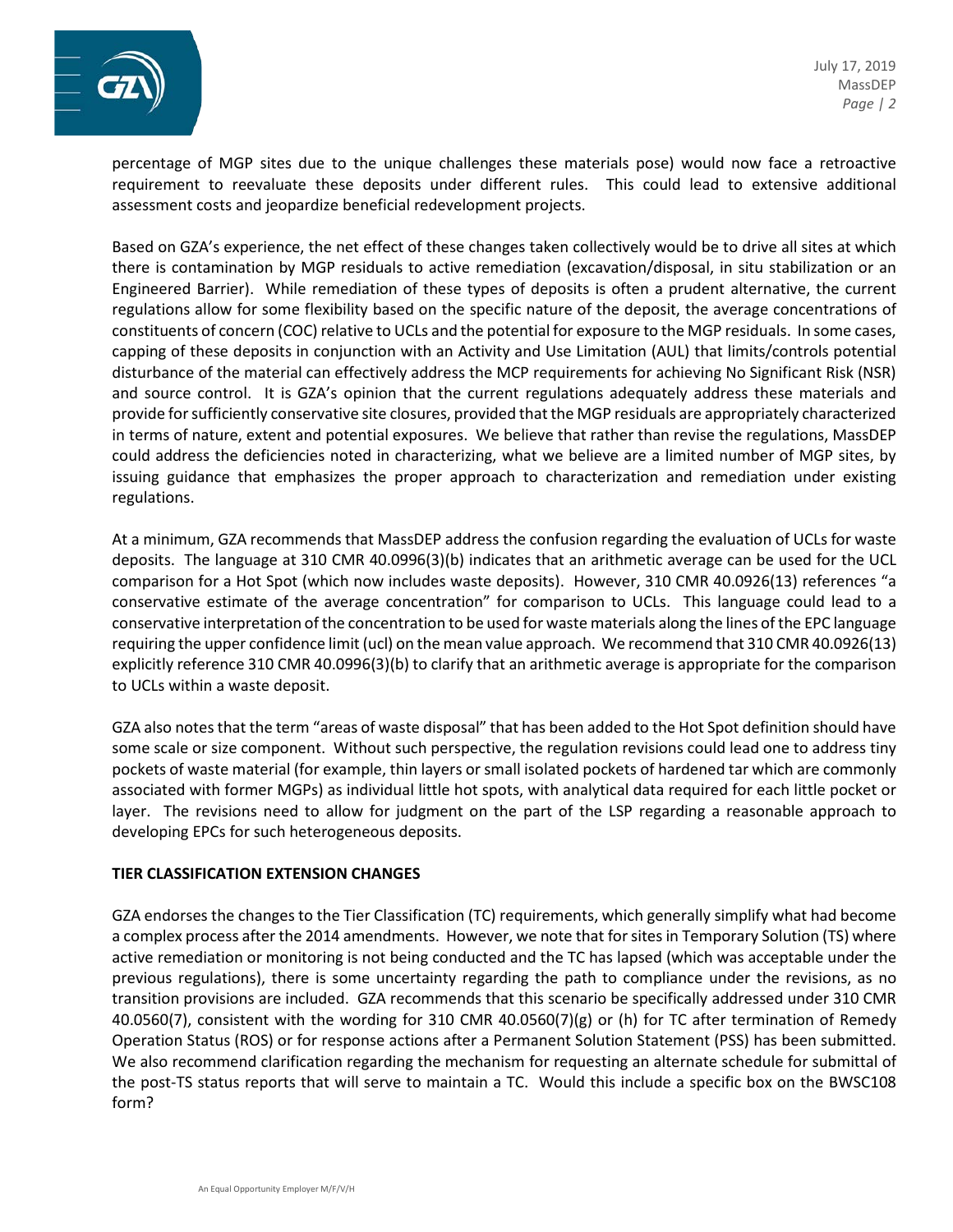

July 17, 2019 MassDEP *Page | 3*

#### **DERIVATION OF EPCS**

The significant change in the way EPCs are to be calculated for soil that has been proposed in the draft regulation revision package will have substantial consequences at most sites that have not been closed with a Permanent Solution. The use of arithmetic mean values (with appropriate documentation and justification) has been the standard approach to developing EPCs for soil at MCP sites since the privatized program began in 1993. These evaluations have been the basis of remedial strategies directed at achieving a Permanent Solution for numerous sites presently in Temporary Solution (TS) status. This major shift in the EPC calculation process will have widespread consequences for many sites that are already far along in the MCP process. The 90<sup>th</sup> or 95<sup>th</sup> percentile ucl approach almost always results in a value higher than the arithmetic mean value and can even yield concentrations higher than the maximum value actually reported for the disposal site, depending upon the nature of the data set. This will result in overstated average concentrations and consequently higher risk estimates, with resultant conclusions that active remediation is required at sites which would represent a condition of No Significant Risk (NSR) under the current regulations.

It is GZA's opinion that the approach that is currently used frequently at MCP sites, which involves biased sampling focused on the areas of most significant COC impact and the use of arithmetic mean concentrations as EPCs, provides a sufficiently conservative estimate of the risks that receptors may experience, particularly in light of the conservative exposure assumptions used in the MCP risk characterizations. This risk characterization process already incorporates multiple layers of conservative assumptions, resulting in generally conservative conclusions. Introduction of yet another layer of conservatism does not appear to be appropriate. We also note that a ucl approach will be particularly difficult for certain data sets, including COCs with elevated reporting limits, small data sets, constituents detected at low frequencies, and for marginal COCs which cannot be eliminated from the risk characterization process (because they are present at concentrations exceeding background levels) but which do not contribute significantly to site risks.

GZA believes that a radical shift to a ucl approach will introduce substantial uncertainty for those sites which have been closed out over the last 26 years of the MCP program based on the current regulations. Additionally, the entire assessment process may need to be revisited for sites presently in TS and working toward permanent closure. The change in the EPC evaluation process could effectively require repetition of the Phase II Comprehensive Site Assessment process at these properties, which could be especially troublesome at sites that have undergone redevelopment based in part on previous risk evaluation conclusions.

With respect to EPCs for other media, GZA notes that the groundwater section (40.0926(7)) does not appear to account for groundwater EPCs under a Method 3 scenario for exposure pathways other than drinking water. We believe that the use of areal mean values in developing EPCs for these other pathways (e.g. groundwater exposures by construction or utility workers in trenches) should be acknowledged as an appropriate approach in many cases. For indoor air, GZA believes that the proposed approach (either a maximum value or a 95<sup>th</sup> percentile ucl on the mean) represents an overly conservative approach to developing EPCs. The use of an arithmetic mean value should be allowed with appropriate justification. We also question the use of the 95<sup>th</sup> percentile ucl versus the approach proposed for soil which allows for use of the  $90<sup>th</sup>$  percentile.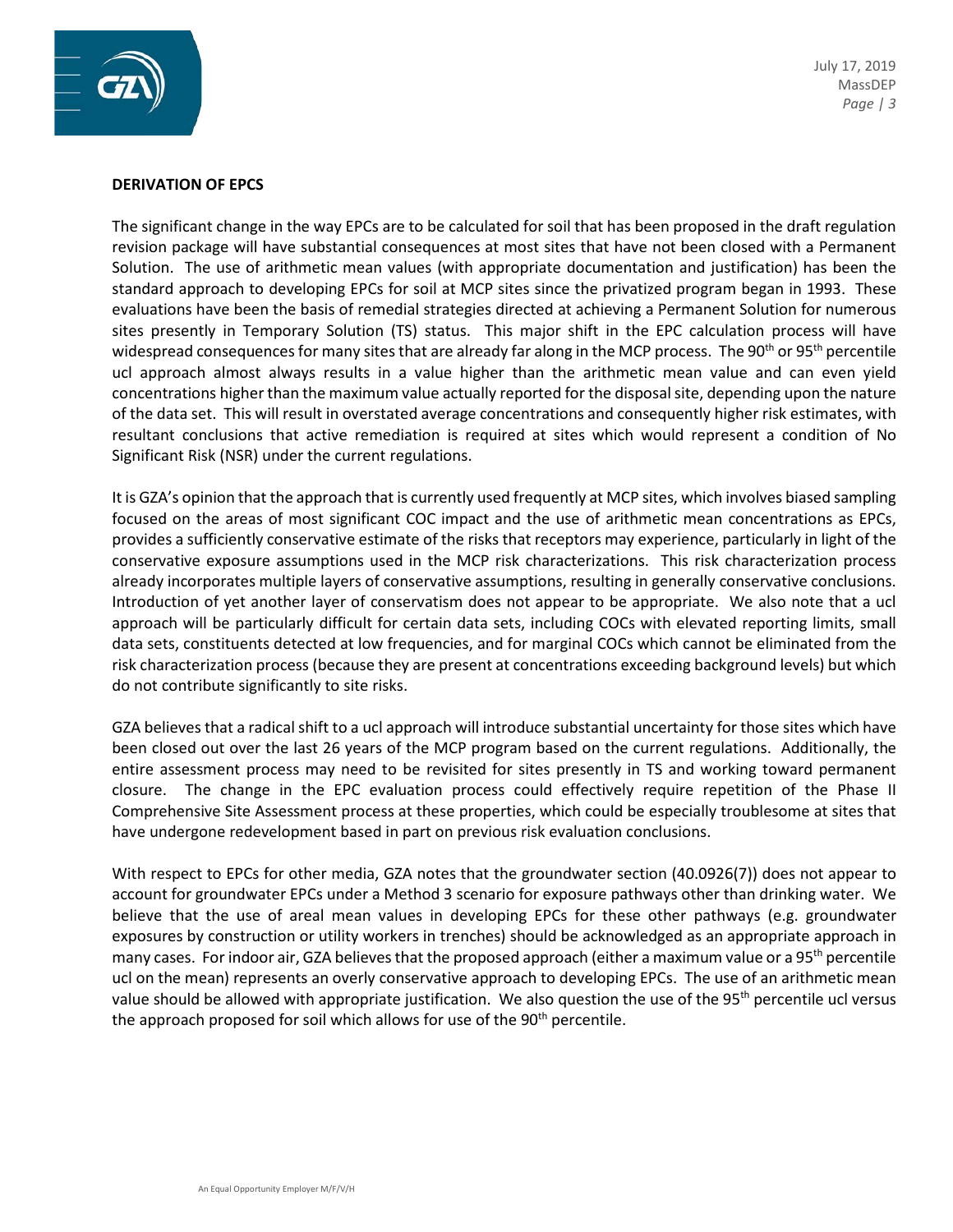



# **ELIMINATION OF ROUNDING FOR IMMINENT HAZARD EVALUATIONS**

The change to 310 CMR 40.0955(2) effectively rules out the established practice of rounding estimates of Imminent Hazard risk for comparison to Hazard Indices (HIs) and Excess Lifetime Cancer Risks (ELCRs) to one significant figure. Currently, a calculated ELCR of 1.1 would be considered equal to the criterion (for a significant group of compounds which MassDEP categorizes as having the "potential to cause serious effects") and would not constitute an IH. GZA believes that rounding to one significant digit is an appropriate method given the uncertainty inherent in risk estimates and the multiple layers of conservative assumptions that are incorporated into the risk assessment process. Under the proposed changes a calculated HI of 1.0 would represent an IH for the relevant group of compounds. In our opinion, this represents an overly conservative approach.

### **PFAS STANDARDS**

GZA notes that the proposed GW-1 standard for the six designated per- and polyfluoroalkyl substances (PFAS) of 20 parts per trillion (ppt) would be among the lowest drinking water criteria in the world regulatory environment for this group of compounds. While we understand and appreciate the lack of reliable human toxicity information for this family of compounds and the Department's desire to establish a protective standard, we strongly recommend that the impacts of such a low standard on Massachusetts water suppliers and industries be considered. Note that despite reports of several biological effects associated with PFAS exposure, a direct causal relationship between PFAS exposure and critical health outcomes has not been defined. With this uncertainty, the substantial costs that would be incurred to address a 20 ppt groundwater standard and the limited resources available to address environmental impacts from MCP sites, we recommend that MassDEP reconsider the proposed standard.

We note that MassDEP reduced the reference dose (RfD) for several PFAS constituents by incorporating an uncertainty factor to account for effects on development and the immune system at low doses. In GZA's opinion, the USEPA had already applied sufficiently conservative and protective uncertainty factors in developing the current advisory levels and the addition of further vague uncertainty factors is not supported by available toxicity data. Based on GZA's review of the available epidemiological studies, it is unclear if immunotoxicity in humans represents a truly critical health effect or rather a transient, short-term effect. Moreover, the application of an additional uncertainty factor in this case is improper because it is not relevant (specific) to the endpoint or study chosen. If immunotoxicity is of concern, data from an immunotoxicity study should be utilized and compared to other endpoints. EPA did this comparison and chose developmental toxicity as the critical endpoint for perfluorooctanesulfonic acid (PFOS), one of the PFAS constituents for which MassDEP applied the additional uncertainty factor.

Based on GZA's experience at several sites, the proposed PFAS soil standard for GW-1 areas(200 ppt) is well below the practical quantitation limit for normal soil samples. Additionally, this value is well below the lower end of the range of background concentrations for total PFAS in shallow soils based on several recent studies. (See for example, "PFAS Background in Vermont Shallow Soils" by Zhu *et al*, February 2019). Without consideration of background conditions, properties where a release of PFAS has not occurred may be brought into the system and importing of soil for development purposes may become problematic. We recommend establishing the soil cleanup standard and Reportable Concentration at a level which can be consistently achieved by most laboratories and which is above expected background levels– likely an order of magnitude higher than the proposed value.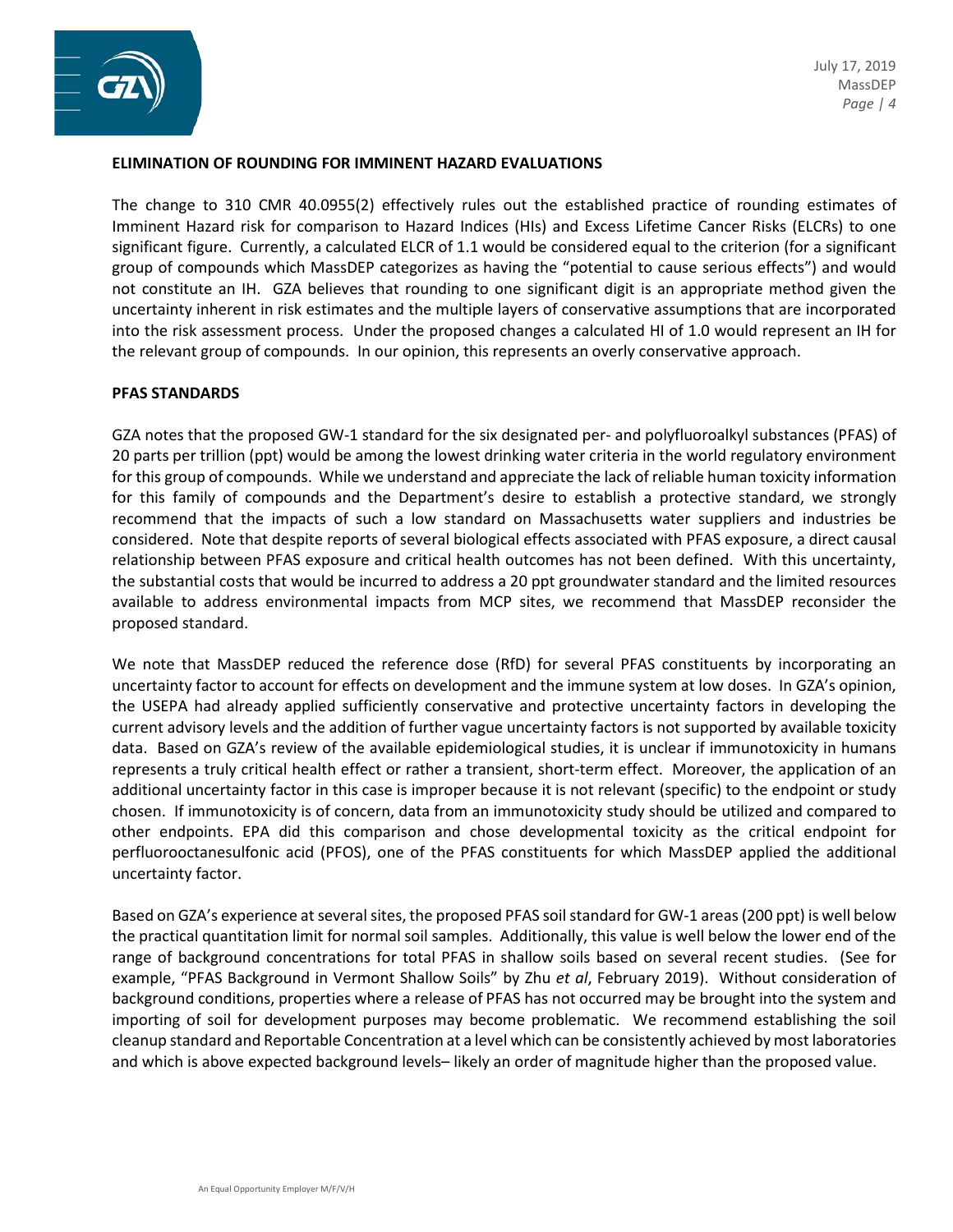



## **ENGINEERED BARRIER FINANCIAL ASSURANCE MECHANISMS**

The proposed regulation revision at 310 CMR 40.0996(7)(c) (formerly 40.0996(5)) allows for alternate financial assurance mechanisms for Engineered Barriers (EBs) for state agencies and authorities. The alternate approach could consist of an agreement executed between MassDEP and the agency/authority that documents a maintenance commitment. We believe that this alternate arrangement should be expanded to other entities in certain circumstances in place of the rigorous approach outlined in 310 CMR 30.0996. Depending upon actual site conditions, the design details of the EB, and the nature of the PRP, the maintenance agreement could be adequate to address the intent of the EB financial assurance requirements. In GZA's opinion, EBs do not necessarily warrant surety bonds or insurance products to guarantee appropriate monitoring and maintenance.

### **AEPMM REVISIONS**

The establishment of the Active Exposure Pathway Mitigation Measure (AEPMM) concept to allow for the achievement of Permanent Solutions at sites with the ongoing operation of sub-slab depressurization systems (SSDS) was an important and valuable addition to the MCP in 2014. However, the steady migration toward more extensive and onerous monitoring requirements for such systems has eroded some of the benefits of the AEPMM approach. GZA believes that the newly proposed requirement to continuously monitor vacuum levels at every soil gas extraction point that is part of an AEPMM is excessive and unnecessary in many cases. GZA is aware of many SSDSs that employ multiple extraction points (in some cases more than 10) connected to a single fan or blower. At some of these sites, the extraction points are spread across a wide area within large active industrial structures. The disruption and expense associated with retrofitting such SSDSs with continuous vacuum monitoring telemetry for each extraction point would be substantial. For these types of systems, GZA typically has extensive monitoring data relating vacuum at the blower/fan to values at the individual extraction points; these data generally indicate consistent and predictable relationships. Under these circumstances, monitoring of vacuums at the fan or blower provides adequate demonstration of the systems' effectiveness. Establishing this as a standard of care should remove the need for the proposed level of continuous monitoring at non-residential sites. If added assurance is needed it could be addressed by including a limited number of representative vacuum monitoring locations below the floor.

GZA notes that many AEPMMs are in place at commercial/industrial sites that remain in long-term Temporary Solution status. In many cases, regular (monthly or even more frequent) site visits are a component of the longterm operation, maintenance and monitoring (OMM) program. (Note that such sites frequently have other types of remediation systems operating.) For these types of sites, particularly, the proposed additional monitoring/telemetry requirements are excessive and unnecessary. While we acknowledge the benefit of continuous vacuum monitoring in certain situations (e.g. Permanent Solution sites with residential settings and significant potential vapor intrusion exposures), we recommend that this wording be revised to accommodate judgment and flexibility on the part of the LSP. One option would be to maintain the proposed wording for residential sites with Permanent Solution AEPMMs (continuous vacuum monitoring at each extraction point) with an option for establishment of an alternate approach (continuous monitoring at the fans/blowers, supplemented by a limited number of sub-slab points) at other sites with appropriate documentation provided by the LSP.

### **PUBLIC NOTICE**

MassDEP is proposing a revision to the public notification regulations that would allow for email notifications for public notices upon written agreement from the intended recipient. The email notifications are a welcome change